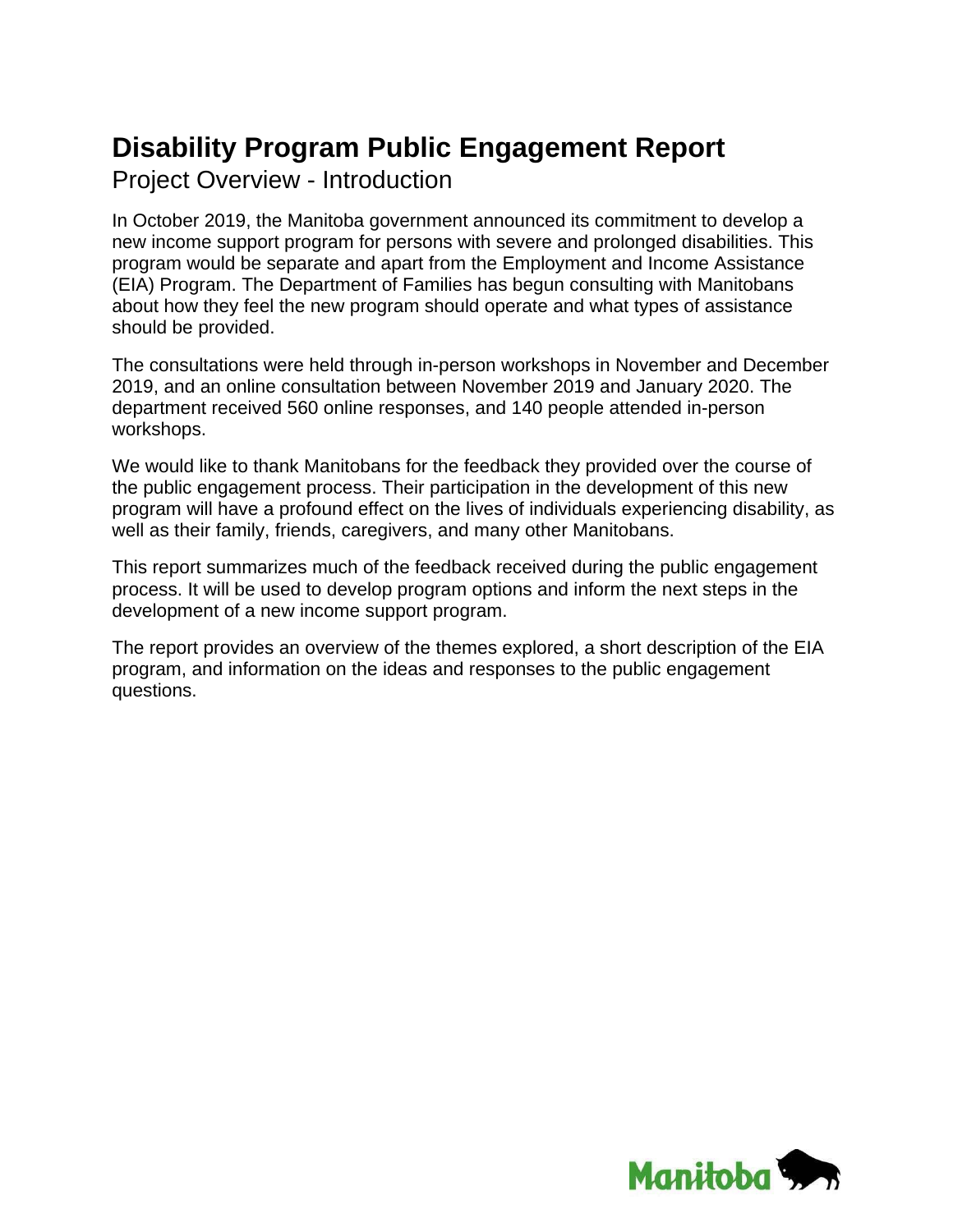# **Most Frequent Themes**

Manitobans shared a wide range of feedback from many diverse perspectives during the public engagement process. Individuals shared their personal experiences and those of their families and friends, as well as the experience of advocating for those living with a disability. These perspectives came together in the following major themes:

- Manitobans are overwhelmingly in support of a new income support program for individuals with severe and prolonged disabilities.
- The new program should not just provide financial assistance. It should also include knowledgeable staff who are able to assist program recipients to find the programs and services they require.
- The new program should not include work expectations. For those who are able and wish to work, employment supports should be provided to help those individuals to seek and attain employment or volunteer opportunities.
- As a result of different experiences and abilities, including those related to diet, safety and mobility, persons with disabilities may have unique needs for food, shelter, clothes, transportation, and other items.
- The new program should increase financial benefits above the current amount received by persons with disabilities on EIA.
- Persons with disabilities may need additional medical or mental health services. Accessing these services may require financial support and service coordination, and may interfere with an individual's availability to work.
- A severe disability may result in an individual being unable to support themselves or their family financially through employment. A severe disability may also mean that an individual requires assistance in daily living. Manitobans want the new program to consider both the ability to work and the need for assistance in daily living in eligibility assessments.
- The new program should have clear eligibility guidelines and processes that allow for long-term program eligibility.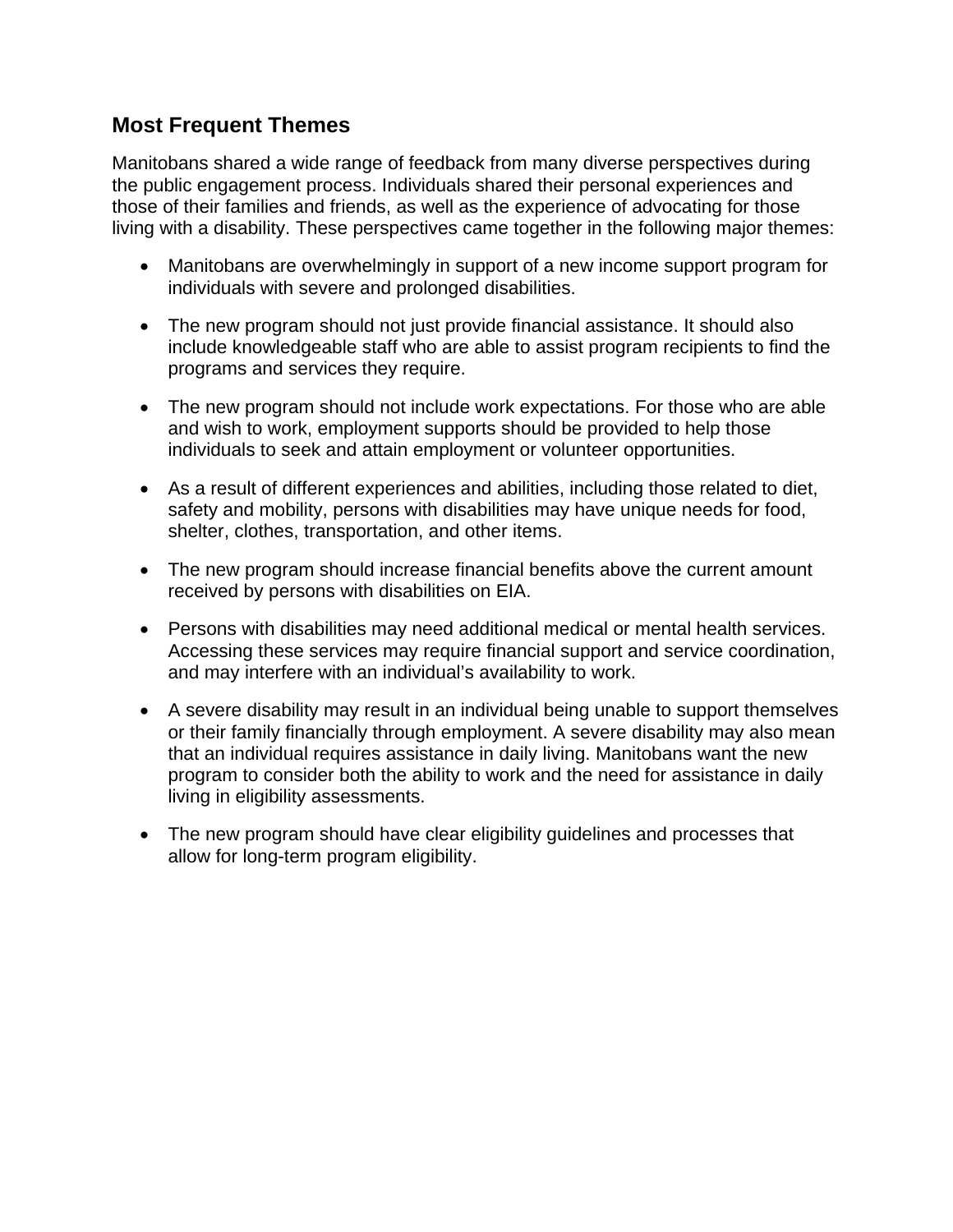# **Manitoba's Employment and Income Assistance (EIA) Program**

The EIA program provides financial help to Manitobans who have no other way to support themselves or their families. All individuals receiving EIA are required to adhere to the same program responsibilities, such as an annual review, reporting all changes in living arrangements and updating financial information.

All individuals receiving EIA must demonstrate financial need, and are subject to income and asset tests. Individuals may also be assessed for eligibility in the disability category.

Currently, individuals in the EIA disability category have a mental or physical disability that is likely to last more than 90 days and keeps the individual from earning enough money to pay for their own or their family's basic needs. These individuals do not have work expectations.

Additional information is requested of individuals applying for the disability category, including medical information, evidence and an EIA Disability Assessment Report, completed by a medical professional. Disability eligibility is reviewed by EIA in consultation with medical professionals and/or a health team.

Individuals in the disability category receive the Income Assistance for Persons with Disabilities benefit of \$105 per month, in addition to their basic needs. This amount is provided to cover the additional costs related to living with a disability. Additional asset exemptions apply to individuals with a disability who choose to save money in an EIA disability trust or a Canada Registered Disability Savings Plan (RDSP).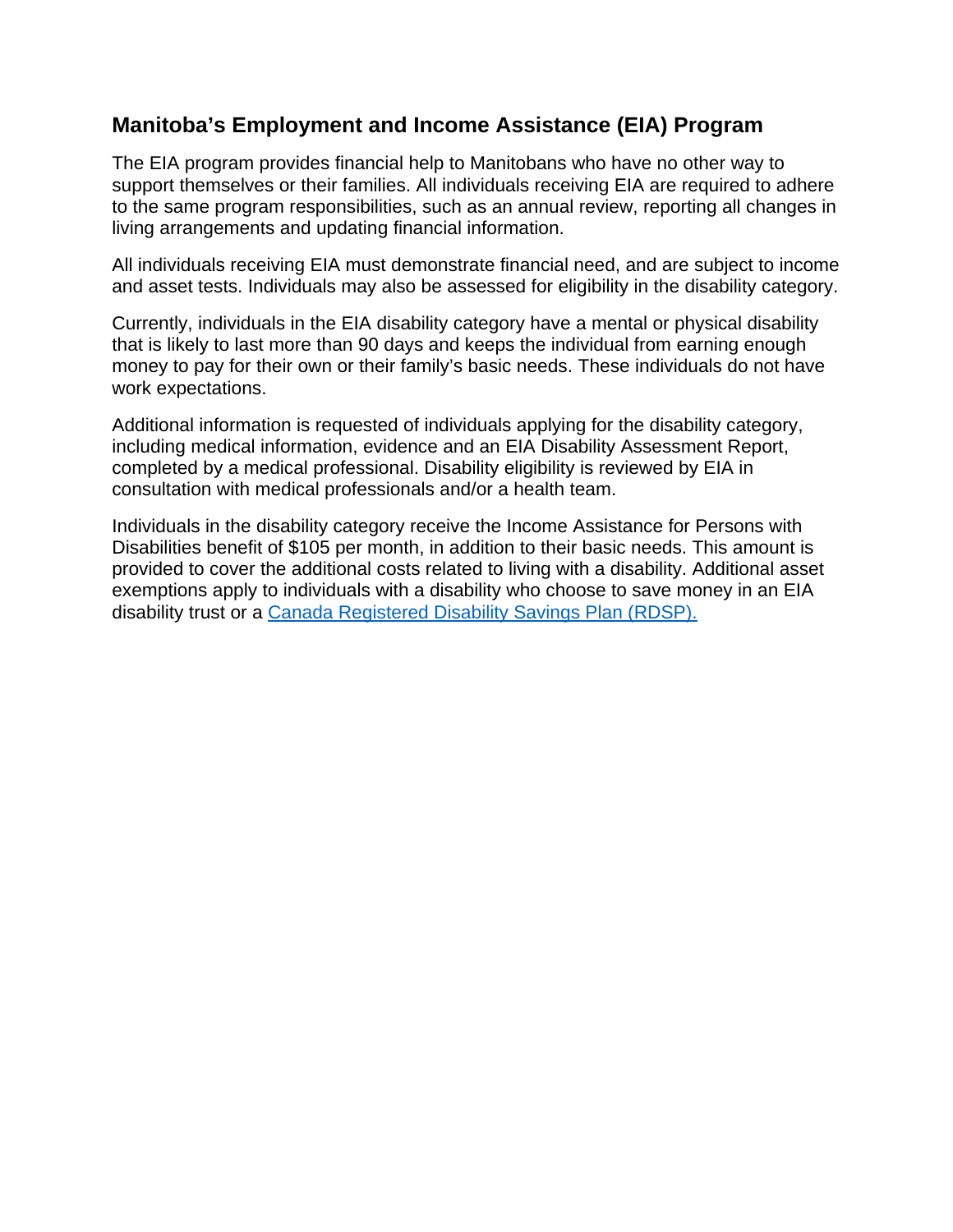# **Feedback from Manitobans**

The in-person and online public engagement processes guided participants through a series of five questions to generate feedback about the foundations of a new program. Participants were also given background information on other income support programs for persons with disabilities, as indicated below, and were asked to consider these programs as they provided feedback about the direction of the new program.

## **Question 1: Do you think we should have an income support program?**

#### **a) We have long talked about a program for persons with disabilities that is separate from EIA. But what does that mean and why do we need it?**

Manitobans are overwhelmingly in support of a new income support program for individuals with a severe and prolonged disability (81 per cent of participants). Another 15 per cent were undecided and four per cent indicated they were not in favour.

Manitobans shared a number of reasons why the current EIA Program is not able to meet the needs of individuals living with a disability. As a program with employmentbased expectations as foundation, EIA is guided by the assumption that individuals will ultimately enter or re-enter the workforce and no longer require income supports. Manitobans have shared that employment is not a reality for many who experience disability.

The reporting requirements, continued verification of eligibility, and financial requirements of the EIA Program create barriers for individuals experiencing severe and long-term disability, and contribute to a loss of dignity and stigmatization. Manitobans would like the new program to recognize that permanent disabilities are those that do not change, and do not require verification of ongoing eligibility.

Here are several of the comments we received:

*"Please develop this program!"* 

*"Every human being deserves to live a life with dignity."* 

*"People with severe and prolonged disabilities are more affected by stress, and sometimes the systems and processes that are currently in place can cause them a significant amount of stress. People with disabilities often require funding for transportation, and for a telephone, and this is not always easy to access in the current system."* 

#### **b) What would you like this program to do for you or someone you know?**

Manitobans would like this program to consider that living with a disability is expensive and increases the likelihood of those individuals experiencing poverty. Manitobans would like this program to provide individuals with funding and support for the unique and additional costs that result from living with a disability, including: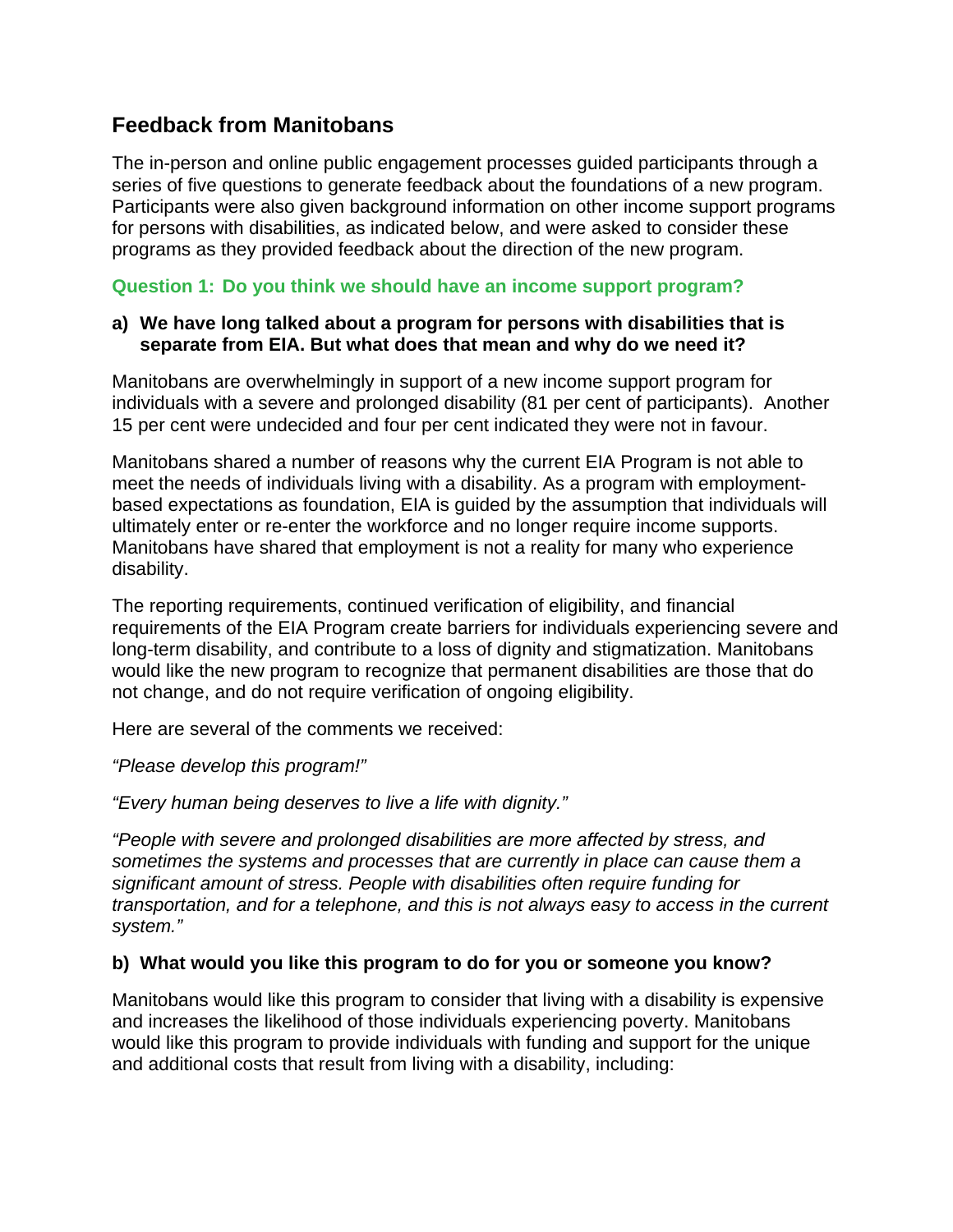- food
- clothes
- phones
- transportation
- personal support
- daily living
- housing
- physiotherapy
- occupational therapy
- mental health programming
- psychological supports
- prescriptions
- medical equipment and supplies

Manitobans would like this program to be delivered by staff with knowledge of disabilities, experience working with individuals with disabilities, or with lived experience of disability. Manitobans with disabilities shared that they experience poorly coordinated supports across the systems they use. They would like to see this program contribute to improved access, and make it simpler to navigate the government resources and programs they need.

Manitobans with disabilities would like to contribute to their households and communities in a dignified manner. Often, individuals with disabilities feel as though they pose a financial burden for their families and support systems in the absence of appropriate financial assistance. Several Manitobans stated that a basic minimum income would be the most dignified way to support individuals with a disability, reduce poverty and improve the health of all Manitobans.

*"As a disabled person I just want a sense of assurance that my income will not be decreased."* 

*"I would love to have the peace of mind that I am contributing to finances in my household. It would make it so I have one less thing to worry about and I could focus on my health."* 

*"A separate program can allow for specialization of supports, and knowledge of practitioners to be able to effectively arrange supports. The program could also be free of regulations and process that require individuals to continually prove their continued disability and meet EIA requirements. This provides an opportunity for people to be deemed eligible for supports and receive them in an accessible manner requiring a minimum of red tape."* 

## **Question 2: Who would be supported by an income support program for persons with severe and prolonged disabilities?**

The following information about the Alberta, Saskatchewan and Canada Pension Plan (CPP) programs was provided to all consultation participants.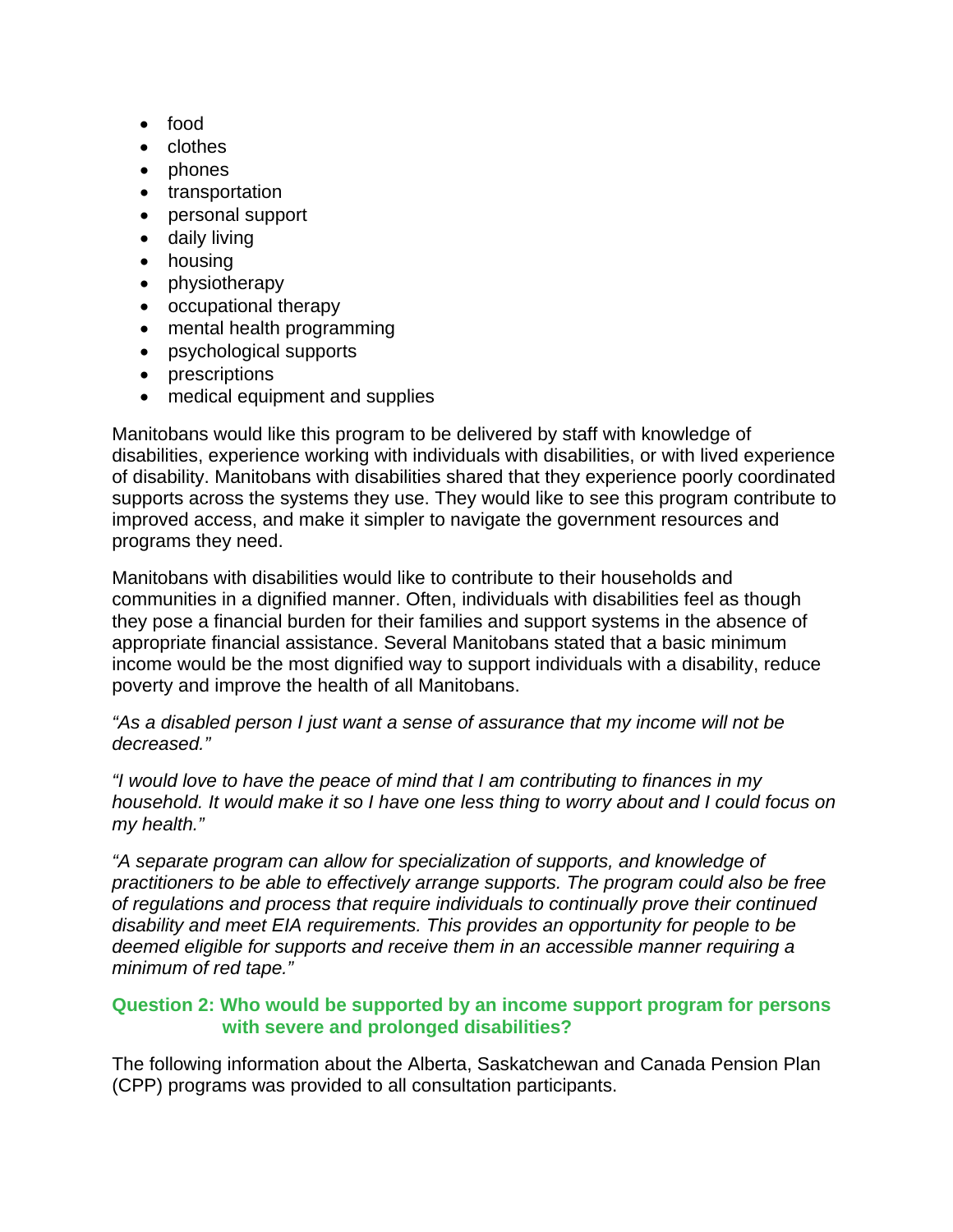Alberta and Saskatchewan have a separate income support program specifically for persons with severe and prolonged disabilities:

Alberta Income for the Severely Handicapped (AISH): eligible clients have "severe handicap", which is defined as an impairment of mental and/or physical functioning which causes a substantial limitation to the person's ability to earn a livelihood, and is likely to affect that person permanently because no remedial therapy exists that would improve their ability to earn a livelihood. Eligibility is based on employability.

Saskatchewan Assured Income for Disability (SAID): eligible clients have a significant and enduring disability that is permanent, substantially limits daily living activities and requires an assistive device, assistance of another person, a service animal, or another accommodation. Eligibility is based on functionality, unrelated to employability.

In addition, the federal government's Canada Pension Plan - Disability Benefit (CPP-D) Program also supports Canadians with disabilities who have made sufficient contributions to CPP: eligible persons have a severe (prevents them from doing any type of substantially gainful work) and prolonged (long-term, indefinite, or likely to result in death) disability.

#### **a) Any program directed to a specific population needs to have a defined set of criteria that people must meet to qualify for the program. What criteria do you think people should meet to qualify for a program for persons with 'severe and prolonged' disabilities?**

Throughout the consultations, Manitobans expressed the benefits of considering both employability and ability to perform daily functions as eligibility criteria for Manitoba's new program.

Using employability to determine eligibility would create a new program for individuals who are not able to support themselves through employment earnings. However, even those in favour of this approach often shared that work is important and that all Manitobans should benefit from the positive aspects of employment as much as their ability to participate allows.

The ability to perform daily functions was seen by many Manitobans as an opportunity to recognize hidden or intermittent disability. Manitobans shared that these individuals may be able to perform some functions of a job, but they face overall barriers in meeting their needs, which often create challenges across their lives. Respondents indicated that mental health disorders, intermittent disorders such as multiple sclerosis, and disorders on a spectrum such as autism or fetal alcohol, can be invisible disabilities that affect overall wellness, regardless of ability to work.

*"I think both employability and functionality should be considered in the definition, as one often depends on the other. Many people with disabilities are able to contribute something to society which would make their lives better, but may not be able to do so on an ongoing basis."*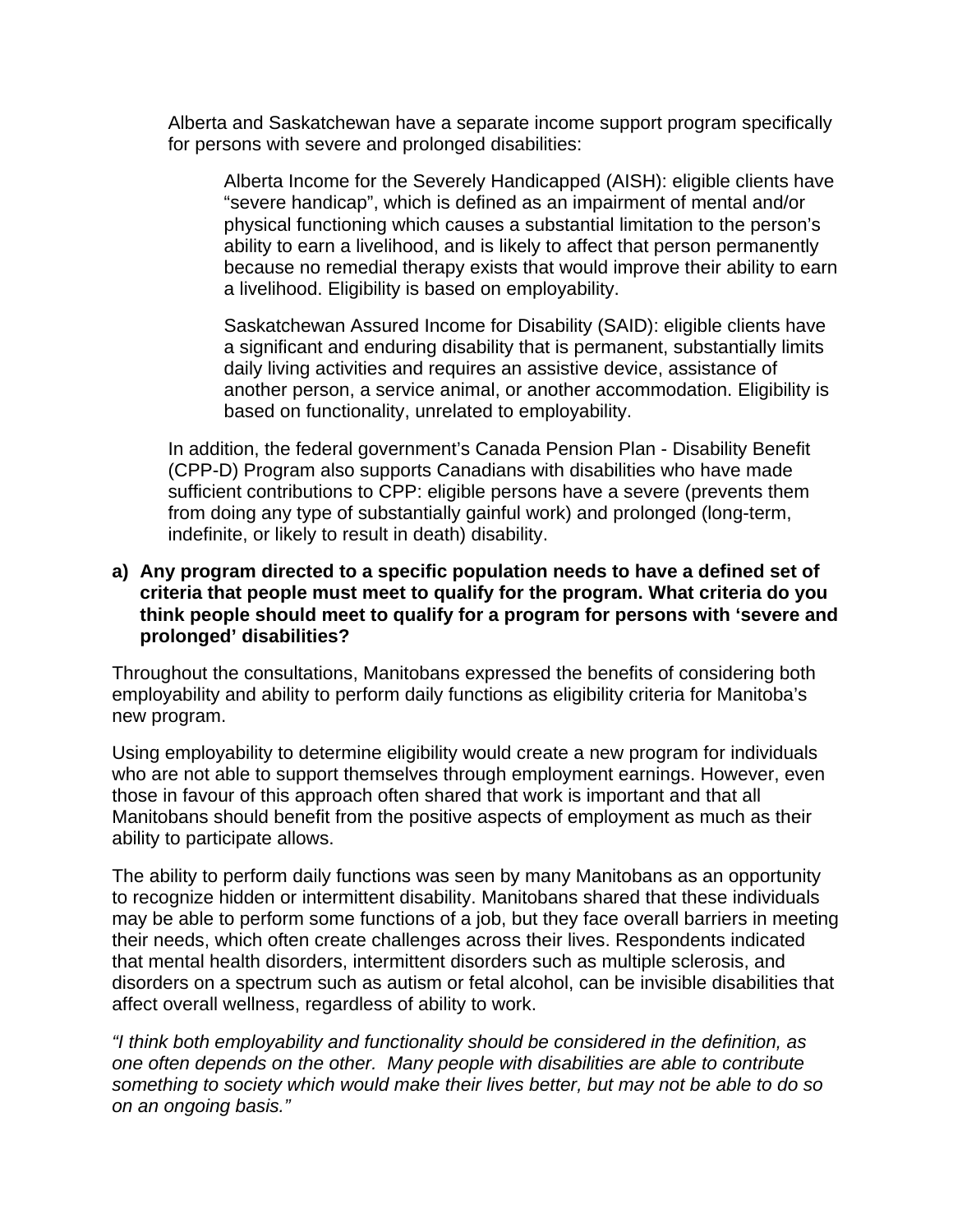*"From my point of view, the eligibility criteria should be based on functionality (SAID) since there are people who apparently are able to work but who actually deal with a lot of challenges which can have a huge impact on their daily life. Moreover, a lot of people with disabilities also deal with mental health issues which makes their lives even more challenging."* 

*"I like Alberta's model; as an income assistance program, folks who are applying for income assistance due to disability should be applying for it because it prevents them from earning sufficient income to support themselves and their family."* 

## **b) What makes a disability severe? What makes it prolonged?**

Manitobans would like to see the new program provide income supports to individuals who are unable to earn a stable income due to disability. Many Manitobans also shared that the ability to attend to daily functions does not necessarily mean that an individual is also able to earn a continuous income. Manitobans shared that individuals who are eligible for Community Living disABILITY Services and CPP-D benefits would be experiencing severe disability, though they should not be considered as the only eligible group.

Manitobans believe the program should include disabilities affecting mental, physical or intellectual well-being. Manitobans are less concerned with eligibility based on specific types of disability, and would prefer to see eligibility determined by professionals, based on a combination of employability, ability to perform functions, and duration of disability.

Manitobans consider a prolonged disability to be one that will last an individual's lifetime, either from birth or when acquired, with no prospect of improvement. Shorter durations of 90 days or longer were not generally seen as an indicator of severe disability, though some Manitobans would consider a duration in that range.

## **Question 3: What kinds of employment support, social support and requirements should exist within the new program?**

## **a) How could this new program best support people's right and desire to work?**

Manitobans would like this program to allow, but not require, individuals to work. Many Manitobans shared that individuals who receive employment earnings should not have these earnings affect their financial eligibility for the new program or its ongoing benefits, to an upper limit. They feel this would empower individuals to work without fear of reducing or losing benefits, and allow individuals to benefit from the social and mental rewards of work.

Manitobans would like the new program to allow individuals with disabilities to receive training and employment services that are tailored to their needs, if they wish to seek employment. Manitobans would like to see employers become more knowledgeable about the benefits of employing individuals with disabilities, and are in favour of education and incentives for employers that provide employment opportunities for individuals with a disability.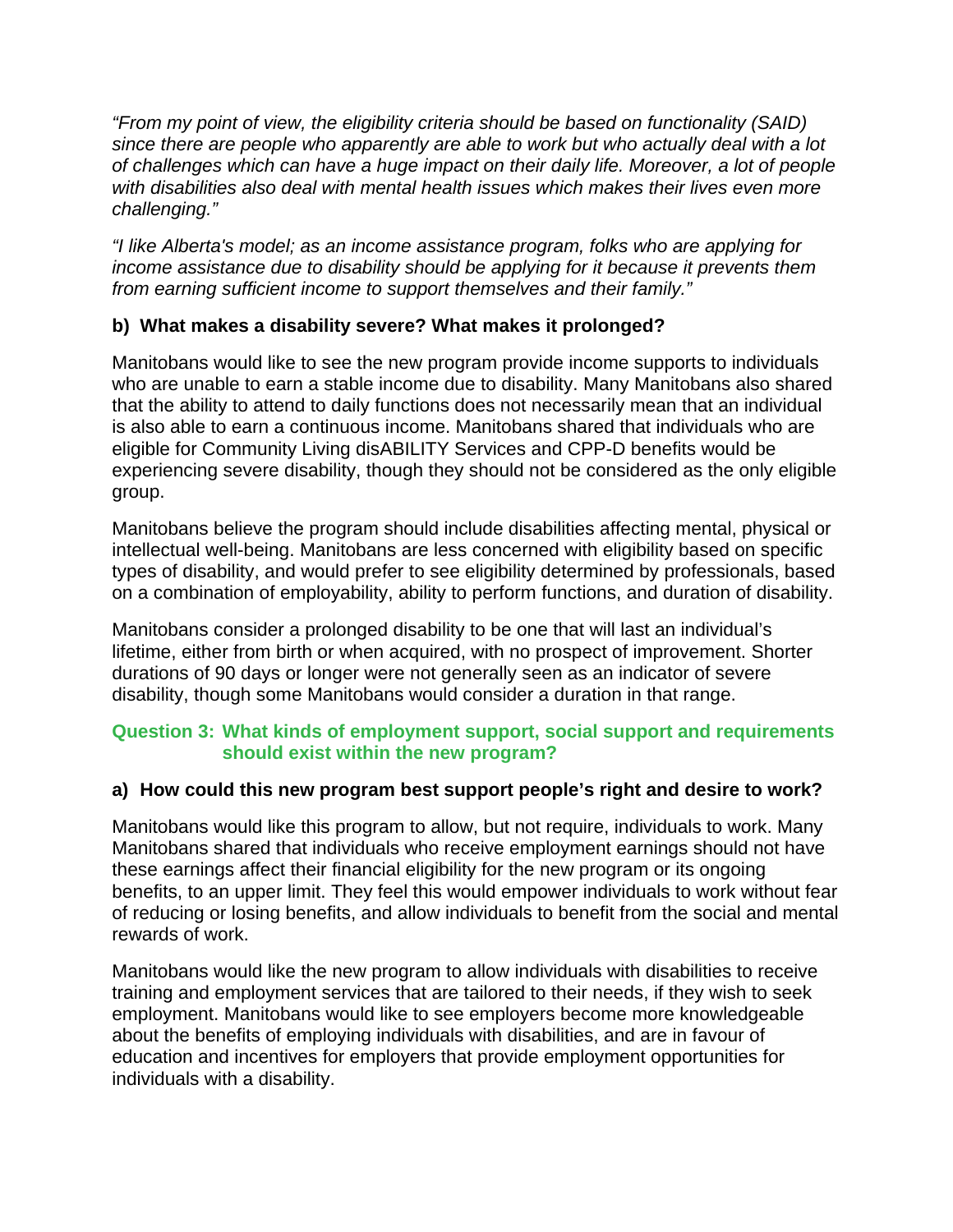*"Clients should not be required to look for work, but have opportunities to access employment supports. These supports may help individuals in accessing part-time and volunteer opportunities that can improve quality of life and mental health for these clients. There should also be a threshold of earning, under which, individuals do not see their financial benefits cut back."* 

*"The program should work with employers to encourage them to hire people with disability. Work places should be inclusive for all, Orientations for companies who are willing to employ people with disabilities. Also make a sort of subsidy for organizations that are willing to work with people with disability."* 

## **b) What kinds of social supports should be provided by the new program?**

Manitobans would like the new program to recognize the social barriers faced by individuals with disabilities living in the community. These individuals experience unique challenges to participation in social activities that other Manitobans take for granted. Some may require assistance and considerable planning to attend social gatherings, and many face significant transportation and mobility barriers. Manitobans shared that individuals with disabilities should have financial resources and social supports to help them participate in activities and connect with their communities.

Manitobans frequently shared that although services for individuals with disabilities are available through many programs, providers and agencies across the province, these systems can be difficult to navigate. Manitobans envision the new program enhancing system navigation for disability supports and services. For individuals who are not supported by community and health agencies, Manitobans would like staff within the new program to perform a navigator role to ensure individuals are able to access available services and supports.

*"I believe that supports should be in place if clients would like to be part of the community, even if it is in a volunteer capacity. To feel [like a] part of society is important for many of these individuals."* 

*"People with disabilities are often isolated, and have difficulty in getting their social needs met. People would benefit from having a place to be able to connect with others who may be able to offer them support and friendship."* 

*"Social isolation is a real concern for individuals with disabilities, loneliness affects health…referrals to social supports would contribute to overall well-being. Individuals could be given the option of having a social work liaison for support."*

**Question 4: How should the new program be delivered?** 

#### **a) How could we best offer this service in an accessible and dignified way?**

Manitobans shared that separating disability income support from employment supports would make the new program more accessible and dignified for individuals with disabilities. A separate income program recognizes that individuals with disabilities have unique barriers to participating in the labour market. In addition, although many will seek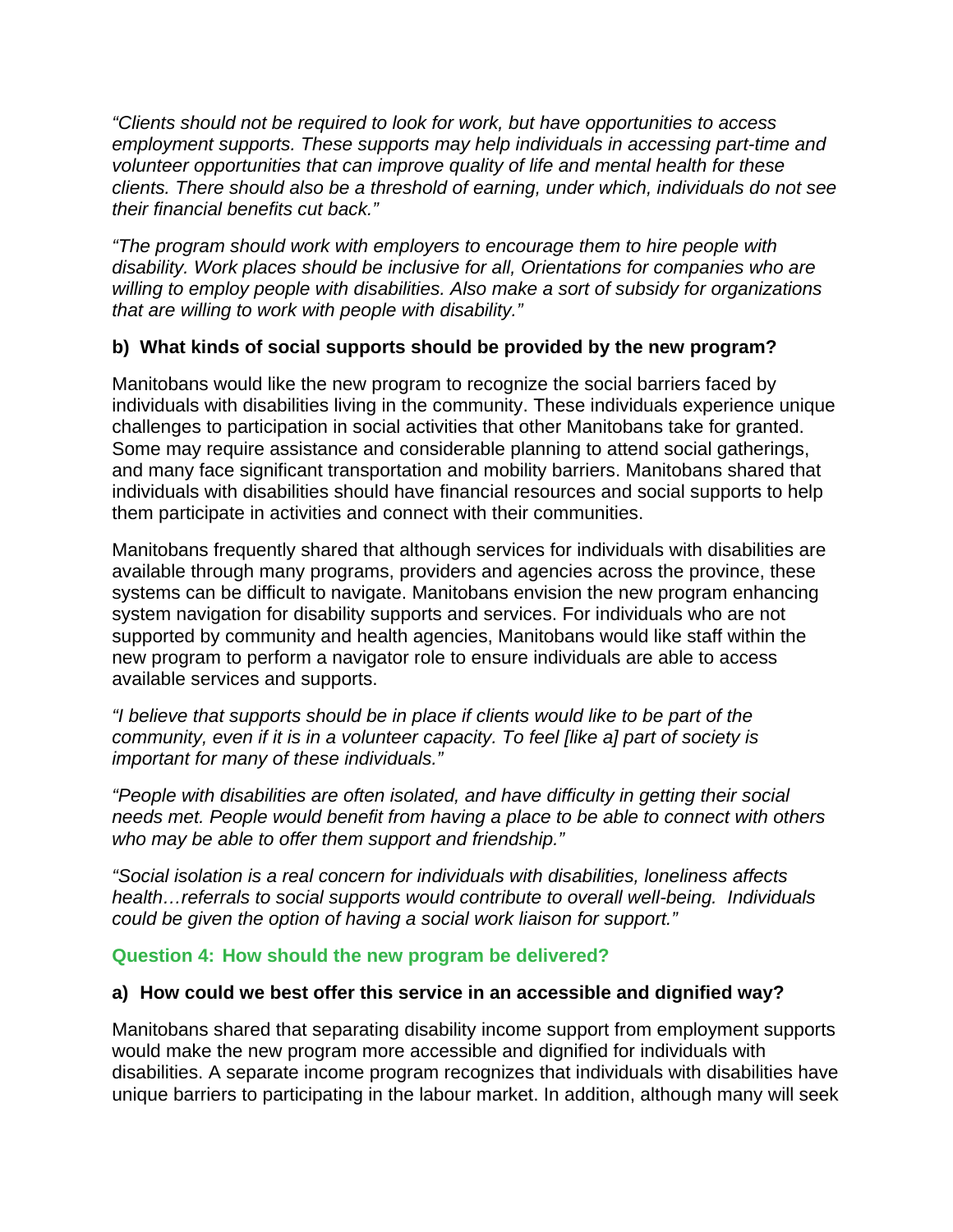and attain employment, permanent employment with adequate pay may not be possible. A new program that provides an income to cover the increased costs of living with a disability, and reduces reporting requirements, was frequently described by Manitobans as dignified.

Manitobans would like the new program to be delivered in accordance with The Accessibility for Manitobans Act. The act sets accessibility standards for service delivery across the province. These standards range from meeting the communication needs of clients, to allowing assistive devices and adaptations, and training staff in reasonable accommodations.

Manitobans would like the delivery of this program to be equitable across the province. They would like the development of the new program to consider that medical services, mental health supports and employment opportunities vary across the province, with rural Manitobans frequently having to travel to receive the services they need.

*"Having a support program separate from EIA makes sense. EIA is meant to be a last resort program, [for people that have] the potential to work one's way off of it, and into employment. People who are, and will continue to be, unable to work, have EIA as their only resort. That means that these people will never have any more than a bare minimum of resources, as EIA is a subsistence level income. This has a bad effect on people's dignity, and on the quality of their lives and health."* 

*"Please provide a basic livable income to persons living with severe and prolonged physical and mental disability that have no ability or hope for employment, so they can live with dignity."* 

*"Clients living in rural and remote areas face even more challenges, due to lack of services, costly transportation and less employment opportunities."* 

#### **b) Should services be delivered in the same offices as EIA? Should there be case management or should the role of the new program be to only provide financial benefits?**

Manitobans would like the new program to provide both financial assistance and case management. As noted above, most Manitobans would like the new program to be delivered by staff that have knowledge of disabilities, experience working with individuals with disabilities or lived experience of disability. Many Manitobans feel there should be a range of case management services available to meet individual client needs, delivered by an assigned caseworker whenever possible.

Most respondents felt that services should not be delivered by the same staff delivering EIA, as this new program will have different eligibility and program requirements. The new program should not result in a duplication of services already provided by other government programs and external service providers.

Manitobans are generally supportive of the program being delivered by the Department of Families at sites co-located with other health, wellness and social services. Many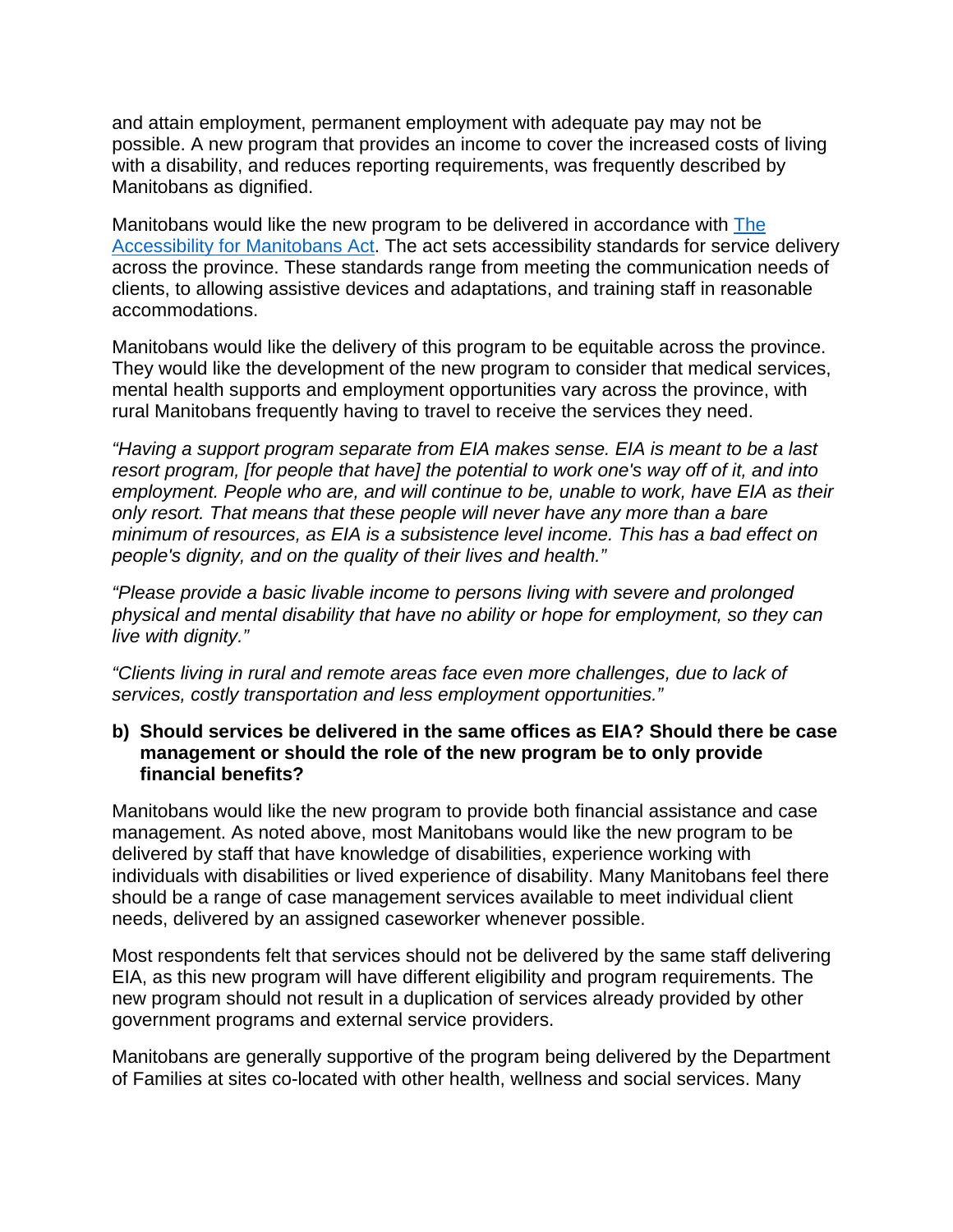respondents indicated that they would like a variety of service delivery modes such as in person, online and telephone.

*"Great steps were taken to create community area offices, clients can seek services within their neighborhood. They are often accessing more than one service in the same building, and staff have created and maintain relationships amongst other programs (public health nurses, community mental health, child and family services, and primary care) in order to provide the best possible service to clients."* 

*"Staff working in this program should have knowledge and experience in the disability field - ongoing professional development and training should be provided."* 

*"Stability in the support staff for the participants. Participants have a hard time coping with staff turnover and sometimes get lost in the shuffle of the staff."* 

*"Many existing disability clients have been on caseloads with the same worker for considerable lengths of time. Please do not underestimate the importance of the relationship building that occurs to support and assist individuals. Clients vocalize how difficult it is for them to change workers and deal with someone new. Maintaining this consistency and familiarity is so important. Having this approach facilitates good relationships, accountability progress, and the client feels respected. Being assigned to one person who knows your history, your challenges, strengths and weaknesses is very important, and the benefits of this would be completely lost if a person is just calling and speaking with someone different every time."* 

#### **c) What kind of services do persons with severe and prolonged disabilities need?**

Manitobans shared that individuals with severe and prolonged disabilities require services or funds to receive services related to health needs, daily supports, transportation, communication, and assistance to participate in social activities. Although many services are already available, Manitobans feel there are challenges with access, coordination and availability, as well as appropriate funding levels to individuals with disabilities. Accessing transportation, mental and physical health supports, prescriptions, and medical supports and supplies, were frequently shared as challenges within the current system.

Manitobans frequently stated the value of the current Disability Health Supports Unit within the Department of Families, and the need for this program to continue being available to clients of the new program. Currently, individuals enrolled on EIA are able to have health professionals submit requests on their behalf for disability-related medical supplies and equipment. The Disability Health Supports Unit determines eligibility based on each program's policies and legislation, and works to procure and deliver products directly to the individual. Manitobans feel that these services ensure accessibility for those with a severe and prolonged disability, and that the additional costs of living with a disability are not borne by the individual.

*"A separate program can allow for specialization of supports, and knowledge of practitioners to be able to effectively arrange supports. The program could also be free*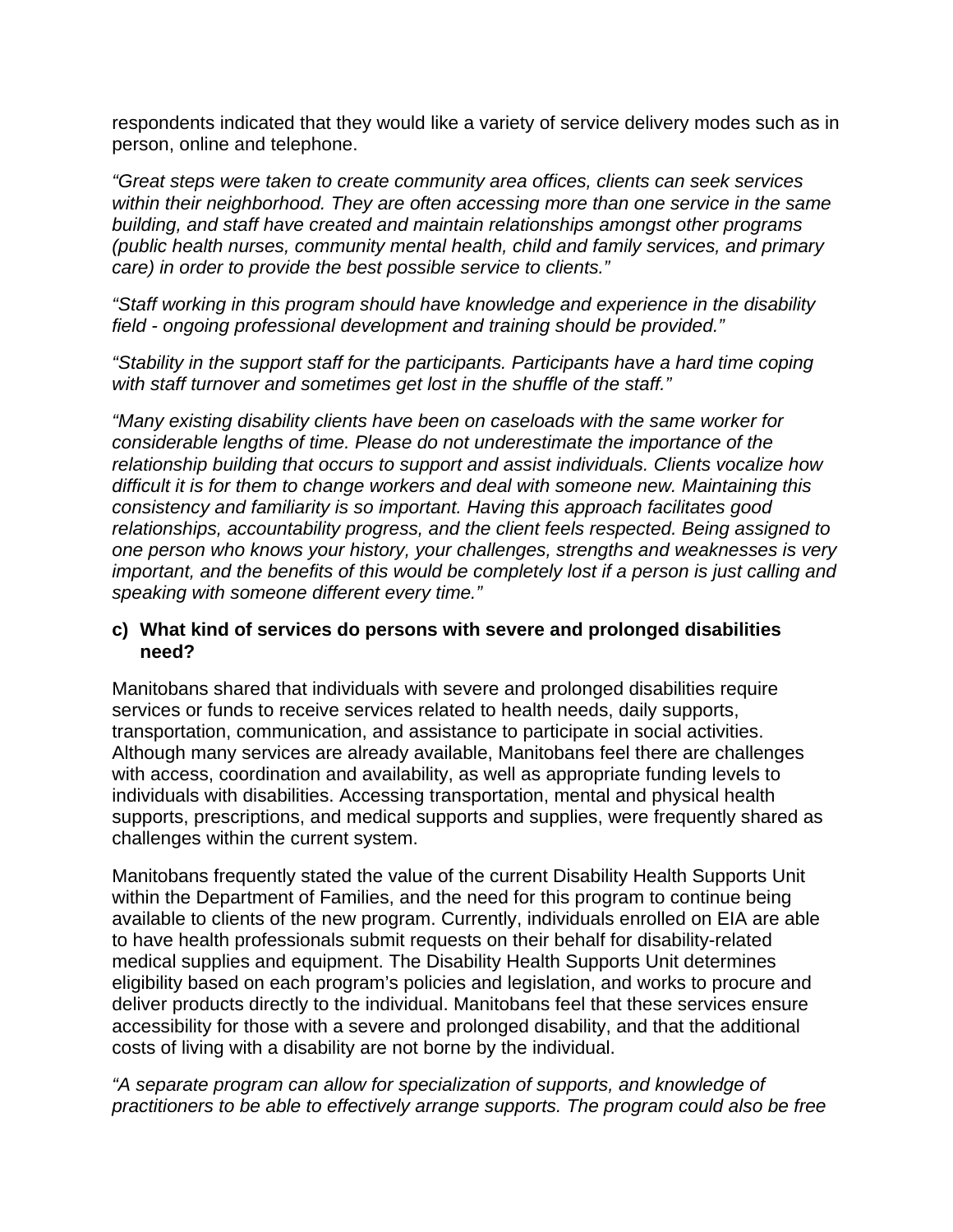*of regulations and processes that require individuals to continually prove their continued disability and meet EIA requirements. This provides an opportunity for people to be deemed eligible for support and receive them in an accessible manner requiring a minimum of red tape. As money alone cannot ensure equitable access, the addition of non-financial supports is key. This should include things like health care, but also supports available to navigate the system, as, depending on the nature of the disability, it may be difficult for an individual to do this themselves."* 

*"I would not like to see any services lost in the transition of supports. Financial and health benefits need to be maintained and transportation funds should be provided to ensure access to community!"* 

*"I think housing, CFS and health care sectors need to be intimately connected to this type of program, such that coordinated efforts can be made to help people in this population and to prevent redundancy and gaps."* 

#### **Question 5: Are there any other supports or features that have not yet been mentioned that you would like to see included in an income support program for persons with severe and prolonged disabilities? Do you have any additional comments?**

Manitobans would like the new program to also consider:

- the role of employers in providing appropriate employment to individuals with disabilities
- transitions into and out of the new program
- the treatment of eligibility, benefits and savings for individuals in common-law or other long-term relationships
- the availability of funding for training and education
- the inclusion of lifelong episodic disabilities, such as multiple sclerosis or severe mental health disorders

# **Next Steps**

The Department of Families will now focus on developing the major components of the new program, guided by the feedback provided by Manitobans. We will provide Manitobans with updates, including more opportunities to provide feedback on program options. If you would like to provide your contact information to participate in future public engagements, or provide feedback in the development of the new program, please contact EIA@gov.mb.ca.

To all Manitobans who participated in this process, thank you for sharing your knowledge, experiences and recommendations to help guide our work.

The department will be designing the new program throughout 2020 and will engage with Manitobans to inform aspects of program design.